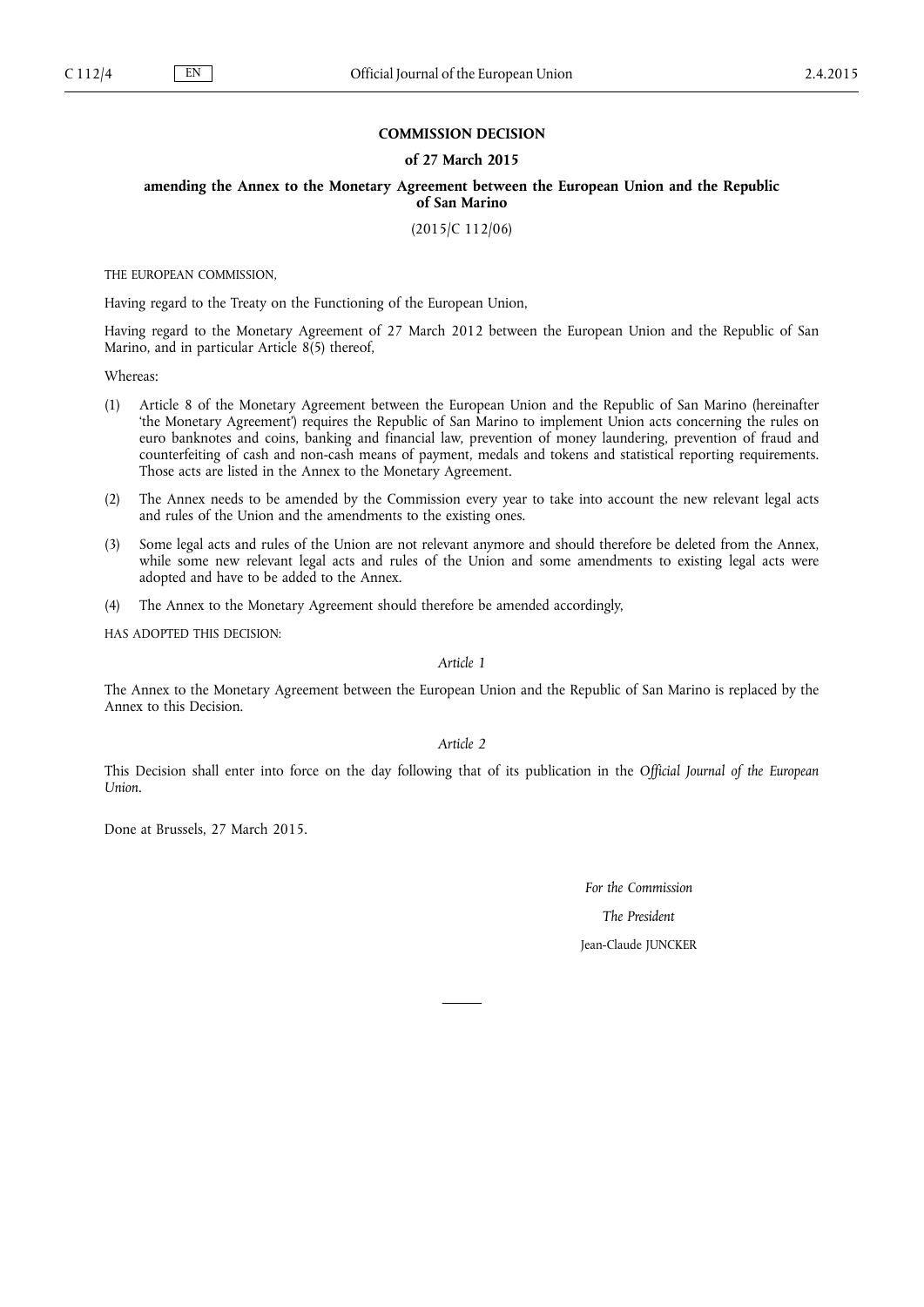## *ANNEX*

|                | Legal provisions to be implemented                                                                                                                                                                                                                                                                                                                                                                                                                                                                                                                                               | Deadline for<br>implementing    |
|----------------|----------------------------------------------------------------------------------------------------------------------------------------------------------------------------------------------------------------------------------------------------------------------------------------------------------------------------------------------------------------------------------------------------------------------------------------------------------------------------------------------------------------------------------------------------------------------------------|---------------------------------|
|                | Prevention of money laundering                                                                                                                                                                                                                                                                                                                                                                                                                                                                                                                                                   |                                 |
| $\mathbf{1}$   | Council Decision 2000/642/JHA of 17 October 2000 concerning arrangements for<br>cooperation between financial intelligence units of the Member States in respect of<br>exchanging information (OJ L 271, 24.10.2000, p. 4)                                                                                                                                                                                                                                                                                                                                                       | 1 Sept 2013                     |
| $\overline{2}$ | Council Framework Decision 2005/212/JHA of 24 February 2005 on Confiscation of<br>Crime-Related Proceeds, Instrumentalities and Property (OJ L 68, 15.3.2005, p. 49)                                                                                                                                                                                                                                                                                                                                                                                                             | 1 Oct 2014 $($ <sup>1</sup> $)$ |
| 3              | Directive 2005/60/EC of the European Parliament and of the Council of 26 October<br>2005 on the prevention of the use of the financial system for the purpose of money<br>laundering and terrorist financing (OJ L 309, 25.11.2005, p. 15)                                                                                                                                                                                                                                                                                                                                       | 1 Sept 2013                     |
|                | Amended by:                                                                                                                                                                                                                                                                                                                                                                                                                                                                                                                                                                      |                                 |
| 4              | Directive 2007/64/EC of the European Parliament and of the Council of<br>13 November 2007 on payment services in the internal market amending Directives<br>97/7/EC, 2002/65/EC, 2005/60/EC and 2006/48/EC and repealing Directive 97/5/EC<br>(OJ L 319, 5.12.2007, p. 1)                                                                                                                                                                                                                                                                                                        |                                 |
| 5              | Directive 2008/20/EC of the European Parliament and of the Council of 11 March<br>2008 amending Directive 2005/60/EC on the prevention of the use of the financial<br>system for the purpose of money laundering and terrorist financing, as regards the<br>implementing powers conferred on the Commission (OJ L 76, 19.3.2008, p. 46)                                                                                                                                                                                                                                          |                                 |
| 6              | Directive 2009/110/EC of the European Parliament and of the Council of<br>16 September 2009 on the taking up, pursuit and prudential supervision of the busi-<br>ness of electronic money institutions amending Directives 2005/60/EC and<br>2006/48/EC and repealing Directive 2000/46/EC (OJ L 267, 10.10.2009, p. 7)                                                                                                                                                                                                                                                          |                                 |
| 7              | Directive 2010/78/EU of the European Parliament and of the Council of<br>24 November 2010 amending Directives 98/26/EC, 2002/87/EC, 2003/6/EC,<br>2003/41/EC, 2003/71/EC, 2004/39/EC, 2004/109/EC, 2005/60/EC, 2006/48/EC,<br>2006/49/EC and 2009/65/EC in respect of the powers of the European Supervisory<br>Authority (European Banking Authority), the European Supervisory Authority (Euro-<br>pean Insurance and Occupational Pensions Authority) and the European Supervisory<br>Authority (European Securities and Markets Authority) (OJ L 331, 15.12.2010,<br>p. 120) |                                 |
|                | Supplemented by:                                                                                                                                                                                                                                                                                                                                                                                                                                                                                                                                                                 |                                 |
| 8              | Council Framework Decision 2001/500/JHA of 26 June 2001 on money laundering,<br>the identification, tracing, freezing, seizing and confiscation of instrumentalities and<br>the proceeds of crime (OJ L 182, 5.7.2001, p. 1)                                                                                                                                                                                                                                                                                                                                                     |                                 |
| 9              | Regulation (EC) No 1889/2005 of the European Parliament and of the Council of<br>26 October 2005 on controls of cash entering or leaving the Community (OJ L 309,<br>25.11.2005, p. 9)                                                                                                                                                                                                                                                                                                                                                                                           |                                 |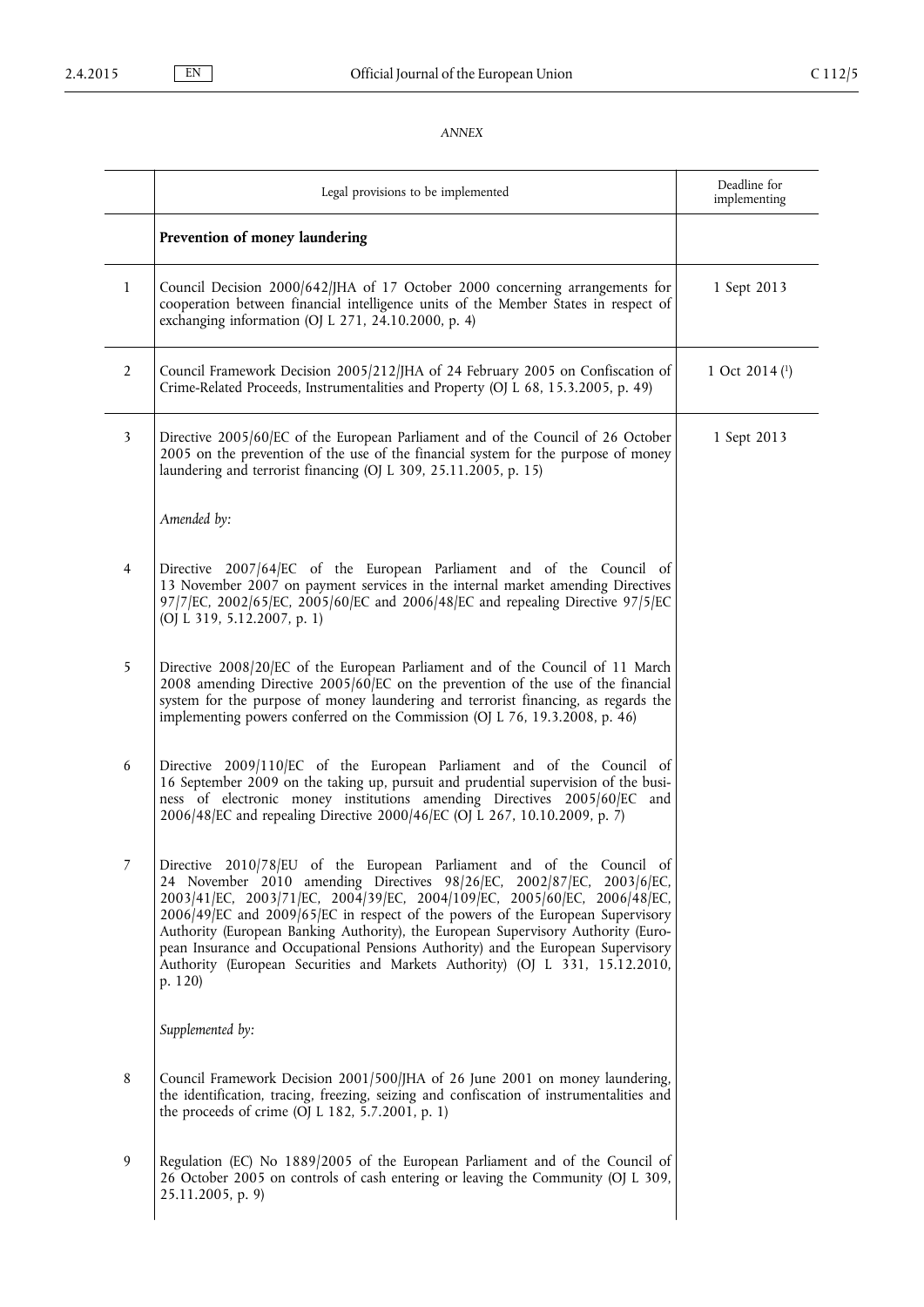|    | Legal provisions to be implemented                                                                                                                                                                                                                                                                                                                                                                                                                 | Deadline for<br>implementing |
|----|----------------------------------------------------------------------------------------------------------------------------------------------------------------------------------------------------------------------------------------------------------------------------------------------------------------------------------------------------------------------------------------------------------------------------------------------------|------------------------------|
| 10 | Commission Directive 2006/70/EC of 1 August 2006 laying down implementing<br>measures for Directive 2005/60/EC of the European Parliament and of the Council as<br>regards the definition of politically exposed person and the technical criteria for sim-<br>plified customer due diligence procedures and for exemption on grounds of a finan-<br>cial activity conducted on an occasional or very limited basis (OJ L 214, 4.8.2006,<br>p. 29) |                              |
| 11 | Regulation (EC) No 1781/2006 of the European Parliament and of the Council of<br>15 November 2006 on information on the payer accompanying transfers of funds<br>(OJ L 345, 8.12.2006, p. 1)                                                                                                                                                                                                                                                       |                              |
| 12 | Council Decision 2007/845/JHA of 6 December 2007 concerning cooperation<br>between Asset Recovery Offices of the Member States in the field of tracing and iden-<br>tification of proceeds from, or other property related to, crime (OJ L 332,<br>18.12.2007, p. 103)                                                                                                                                                                             |                              |
| 13 | Directive 2014/42/EU of the European Parliament and of the Council of 3 April 2014<br>on the freezing and confiscation of instrumentalities and proceeds of crime in the<br>European Union (OJ L 127, 29.4.2014, p. 39)                                                                                                                                                                                                                            | 1 Nov 2015 $(2)$             |
|    | Prevention of fraud and counterfeiting                                                                                                                                                                                                                                                                                                                                                                                                             |                              |
| 14 | Council Framework Decision 2001/413/JHA of 28 May 2001 combating fraud and<br>counterfeiting of non-cash means of payment (OJ L 149, 2.6.2001, p. 1)                                                                                                                                                                                                                                                                                               | 1 Sept 2013                  |
| 15 | Council Regulation (EC) No 1338/2001 of 28 June 2001 laying down measures nec-<br>essary for the protection of the euro against counterfeiting (OJ L 181, 4.7.2001, p. 6)                                                                                                                                                                                                                                                                          | 1 Sept 2013                  |
|    | Amended by:                                                                                                                                                                                                                                                                                                                                                                                                                                        |                              |
| 16 | Council Regulation (EC) No 44/2009 of 18 December 2008 amending Regulation<br>(EC) No 1338/2001 laying down measures necessary for the protection of the euro<br>against counterfeiting (OJ L 17, 22.1.2009, p. 1)                                                                                                                                                                                                                                 |                              |
| 17 | Council Decision 2001/887/JHA of 6 December 2001 on the protection of the euro<br>against counterfeiting (OJ L 329, 14.12.2001, p. 1)                                                                                                                                                                                                                                                                                                              | 1 Sept 2013                  |
| 18 | Council Decision 2003/861/EC of 8 December 2003 concerning analysis and cooper-<br>ation with regard to counterfeit euro coins (OJ L 325, 12.12.2003, p. 44)                                                                                                                                                                                                                                                                                       | 1 Sept 2013                  |
| 19 | Council Regulation (EC) No 2182/2004 of 6 December 2004 concerning medals and<br>tokens similar to euro coins (OJ L 373, 21.12.2004, p. 1)                                                                                                                                                                                                                                                                                                         | 1 Sept 2013                  |
|    | Amended by:                                                                                                                                                                                                                                                                                                                                                                                                                                        |                              |
| 20 | Council Regulation (EC) No 46/2009 of 18 December 2008 amending Regulation<br>(EC) No 2182/2004 concerning medals and tokens similar to euro coins (OJ L 17,<br>$22.1.2009$ , p. 5)                                                                                                                                                                                                                                                                |                              |
| 21 | Directive 2014/62/EU of the European Parliament and of the Council of 15 May<br>2014 on the protection of the euro and other currencies against counterfeiting by<br>criminal law, and replacing Council Framework Decision 2000/383/JHA (OJ L 151,<br>21.5.2014, p. 1)                                                                                                                                                                            | 1 July 2016 $(2)$            |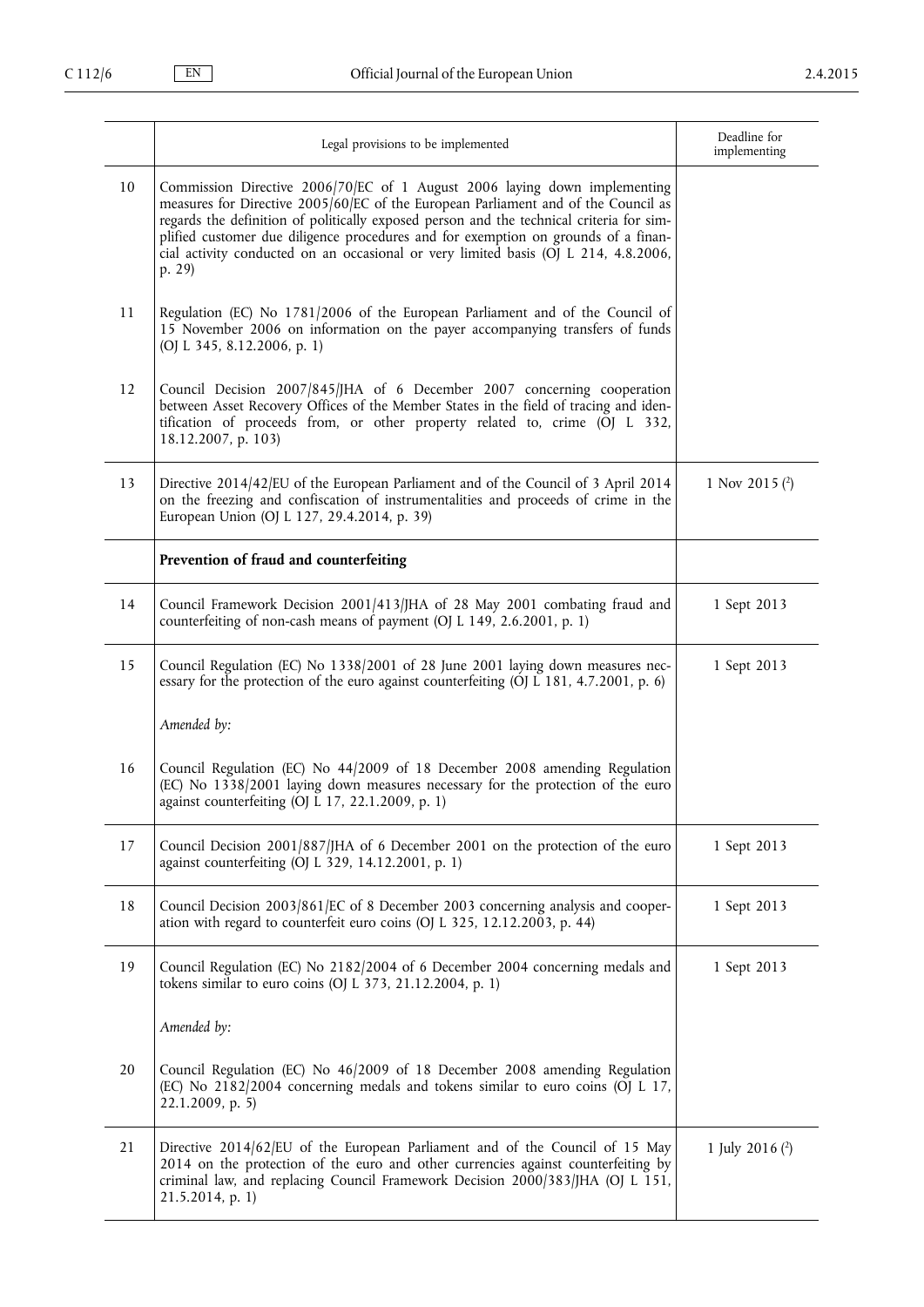|    | Legal provisions to be implemented                                                                                                                                                                                                                                                     | Deadline for<br>implementing |
|----|----------------------------------------------------------------------------------------------------------------------------------------------------------------------------------------------------------------------------------------------------------------------------------------|------------------------------|
|    | Rules on euro banknotes and coins                                                                                                                                                                                                                                                      |                              |
| 22 | Council Regulation (EC) No 2532/98 of 23 November 1998 concerning the powers<br>of the European Central Bank to impose sanctions (OJ L 318, 27.11.1998, p. 4)                                                                                                                          | 1 Sept 2013                  |
| 23 | Council Conclusions of 23 November 1998 and of 5 November 2002 on collector<br>coins                                                                                                                                                                                                   | 1 Sept 2013                  |
| 24 | Council Conclusions of 10 May 1999 on the quality management system for euro<br>coins                                                                                                                                                                                                  | 1 Sept 2013                  |
| 25 | Communication from the Commission 2001/C 318/03 of 22 October 2001 on copy-<br>right protection of the common face design of the euro coins (C(2001) 600 final)<br>(OJ C 318, 13.11.2001, p. 3)                                                                                        | 1 Sept 2013                  |
| 26 | Guideline of the European Central Bank ECB/2003/5 of 20 March 2003 on the<br>enforcement of measures to counter non-compliant reproductions of euro banknotes<br>and on the exchange and withdrawal of euro banknotes (OJ L 78, 25.3.2003, p. 20)                                      | 1 Sept 2013                  |
|    | Amended by:                                                                                                                                                                                                                                                                            |                              |
| 27 | Guideline ECB/2013/11 of the European Central Bank of 19 April 2013 amending<br>Guideline ECB/2003/5 on the enforcement of measures to counter non-compliant<br>reproductions of euro banknotes and on the exchange and withdrawal of euro bank-<br>notes (OJ L 118, 30.4.2013, p. 43) | 1 Oct 2013 $(1)$             |
| 28 | Commission Recommendation 2009/23/EC of 19 December 2008 on common<br>guidelines for the national sides and the issuance of euro coins intended for circula-<br>tion (C(2008) 8625) (OJ L 9, 14.1.2009, p. 52)                                                                         | 1 Sept 2013                  |
| 29 | Decision of the European Central Bank ECB/2010/14 of 16 September 2010 on the<br>authenticity and fitness checking and recirculation of euro banknotes (OJ L 267,<br>9.10.2010, p. 1)                                                                                                  | 1 Sept 2013                  |
|    | Amended by:                                                                                                                                                                                                                                                                            |                              |
| 30 | Decision of the European Central Bank ECB/2012/19 of 7 September 2012 amending<br>Decision ECB/2010/14 on the authenticity and fitness checking and recirculation of<br>euro banknotes (2012/507/EU) (OJ L 253, 20.9.2012, p. 19)                                                      | 1 Oct 2013 $(1)$             |
| 31 | Regulation (EU) No 1210/2010 of the European Parliament and of the Council of<br>15 December 2010 concerning authentication of euro coins and handling of euro<br>coins unfit for circulation (OJ L 339, 22.12.2010, p. 1)                                                             | 1 Sept 2013                  |
| 32 | Regulation (EU) No 1214/2011 of the European Parliament and of the Council of<br>16 November 2011 on the professional transport of euro cash by road between euro-<br>area Member States (OJ L 316, 29.11.2011, p. 1)                                                                  | 1 Oct 2014 $(1)$             |
| 33 | Regulation (EU) No 651/2012 of the European Parliament and of the Council of<br>4 July 2012 on the issuance of euro coins (OJ L 201, 27.7.2012, p. 135)                                                                                                                                | 1 Oct 2013 $(1)$             |
| 34 | Decision ECB/2013/10 of the European Central Bank of 19 April 2013 on the<br>denominations, specifications, reproduction, exchange and withdrawal of euro bank-<br>notes (OJ L 118, 30.4.2013, p. 37)                                                                                  | 1 Oct 2013 $(1)$             |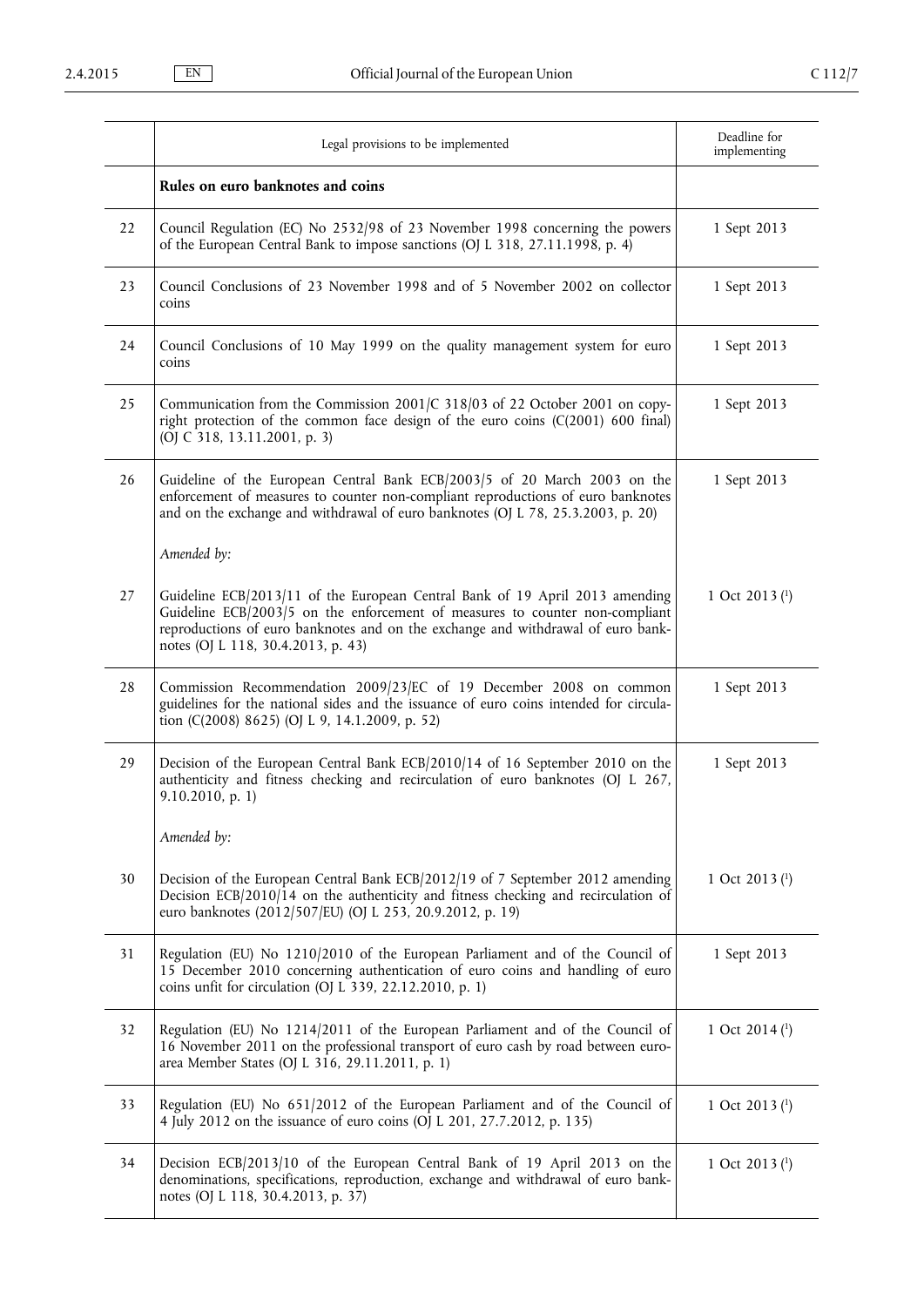|    | Legal provisions to be implemented                                                                                                                                                                                                                                                                                                                                                                                                                              | Deadline for<br>implementing |
|----|-----------------------------------------------------------------------------------------------------------------------------------------------------------------------------------------------------------------------------------------------------------------------------------------------------------------------------------------------------------------------------------------------------------------------------------------------------------------|------------------------------|
| 35 | Council Regulation (EU) No 729/2014 of 24 June 2014 on denominations and tech-<br>nical specifications of euro coins intended for circulation (OJ L 194, 2.7.2014, p. 1)                                                                                                                                                                                                                                                                                        | 1 Oct 2013                   |
|    | <b>Banking and Financial Legislation</b>                                                                                                                                                                                                                                                                                                                                                                                                                        |                              |
| 36 | Council Directive 86/635/EEC of 8 December 1986 on the annual accounts and con-<br>solidated accounts of banks and other financial institutions (OJ L 372, 31.12.1986,<br>p. 1)                                                                                                                                                                                                                                                                                 | 1 Sept 2016                  |
|    | Amended by:                                                                                                                                                                                                                                                                                                                                                                                                                                                     |                              |
| 37 | Directive 2001/65/EC of the European Parliament and of the Council of<br>27 September 2001 amending Directives 78/660/EEC, 83/349/EEC and 86/635/EEC<br>as regards the valuation rules for the annual and consolidated accounts of certain<br>types of companies as well as of banks and other financial institutions (OJ L 283,<br>27.10.2001, p. 28)                                                                                                          |                              |
| 38 | Directive 2003/51/EC of the European Parliament and of the Council of 18 June<br>2003 amending Directives 78/660 EEC, 83/349 EEC, 86/635 EEC and 91/674 EEC<br>on the annual and consolidated accounts of certain types of companies, banks and<br>other financial institutions and insurance undertakings (OJ L 178, 17.7.2003, p. 16)                                                                                                                         |                              |
| 39 | Directive 2006/46/EC of the European Parliament and of the Council of 14 June<br>2006 amending Council Directives 78/660/EEC on the annual accounts of certain<br>types of companies, 83/349/EEC on consolidated accounts, 86/635/EEC on the<br>annual accounts and consolidated accounts of banks and other financial institutions<br>and 91/674/EEC on the annual accounts and consolidated accounts of insurance<br>undertakings (OJ L 224, 16.8.2006, p. 1) |                              |
| 40 | Council Directive 89/117/EEC of 13 February 1989 on the obligations of branches<br>established in a Member State of credit institutions and financial institutions having<br>their head offices outside that Member State regarding the publication of annual<br>accounting documents (OJ L 44, 16.2.1989, p. 40)                                                                                                                                               | 1 Sept 2018                  |
| 41 | Directive 97/9/EC of the European Parliament and of the Council of 3 March 1997<br>on investment compensation schemes (OJ L 84, 26.3.1997, p. 22)                                                                                                                                                                                                                                                                                                               | 1 Sept 2018                  |
| 42 | Commission Recommendation 97/489/EC of 30 July 1997 concerning transactions<br>by electronic payment instruments and in particular the relationship between issuer<br>and holder (OJ L 208, 2.8.1997, p. 52)                                                                                                                                                                                                                                                    | 1 Sept 2018                  |
| 43 | Directive 98/26/EC of the European Parliament and of the Council of 19 May 1998<br>on settlement finality in payment and securities settlement systems (OJ L 166,<br>$11.6.1998$ , p. 45)                                                                                                                                                                                                                                                                       | 1 Sept 2018                  |
|    | Amended by:                                                                                                                                                                                                                                                                                                                                                                                                                                                     |                              |
| 44 | Directive 2009/44/EC of the European Parliament and of the Council of 6 May 2009<br>amending Directive 98/26/EC on settlement finality in payment and securities settle-<br>ment systems and Directive 2002/47/EC on financial collateral arrangements as<br>regards linked systems and credit claims (OJ L 146, 10.6.2009, p. 37)                                                                                                                              |                              |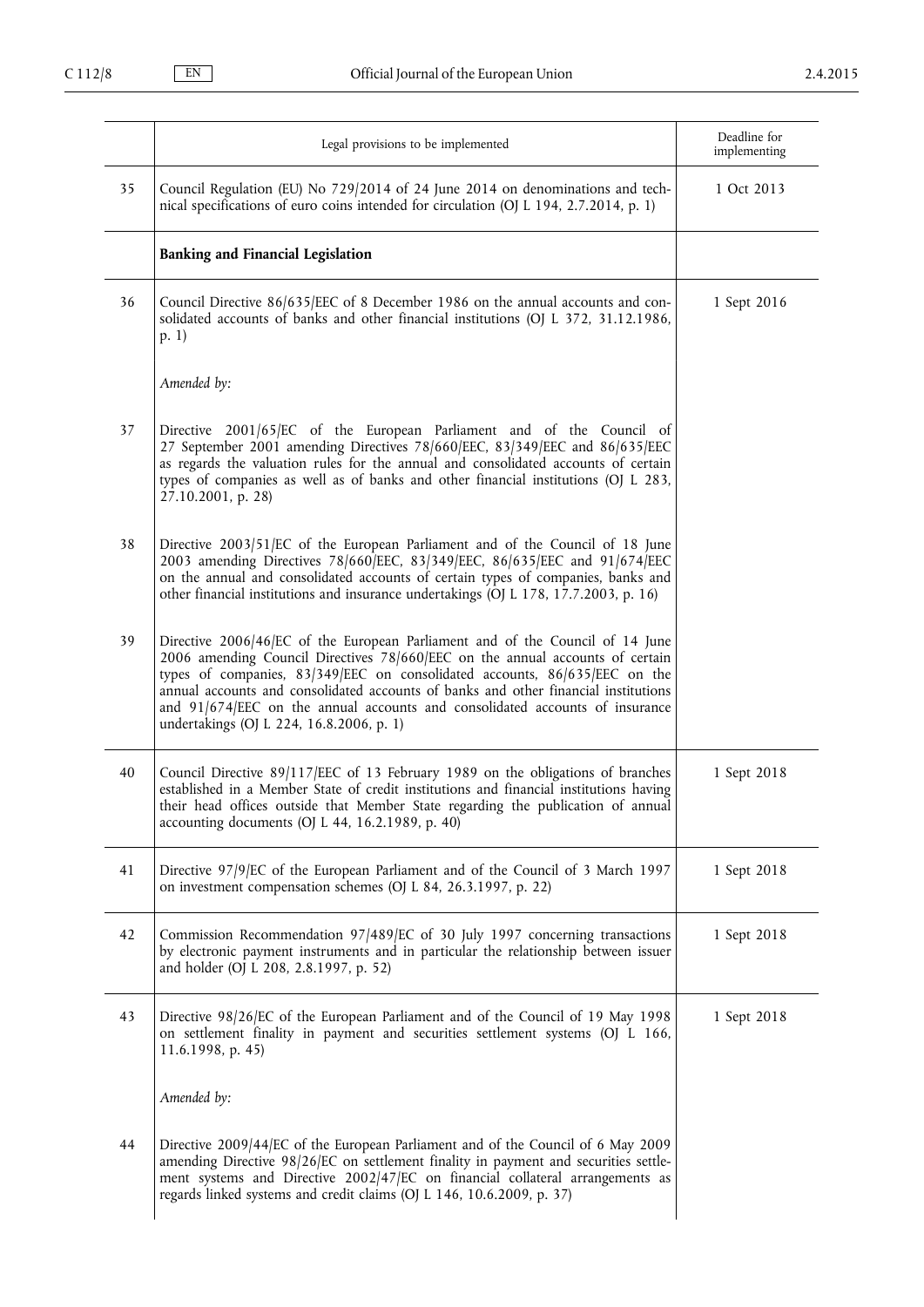|    | Legal provisions to be implemented                                                                                                                                                                                                                                                                                                                                                                                                                                                                                                                                               | Deadline for<br>implementing |
|----|----------------------------------------------------------------------------------------------------------------------------------------------------------------------------------------------------------------------------------------------------------------------------------------------------------------------------------------------------------------------------------------------------------------------------------------------------------------------------------------------------------------------------------------------------------------------------------|------------------------------|
| 45 | Directive 2010/78/EU of the European Parliament and of the Council of<br>24 November 2010 amending Directives 98/26/EC, 2002/87/EC, 2003/6/EC,<br>2003/41/EC, 2003/71/EC, 2004/39/EC, 2004/109/EC, 2005/60/EC, 2006/48/EC,<br>2006/49/EC and 2009/65/EC in respect of the powers of the European Supervisory<br>Authority (European Banking Authority), the European Supervisory Authority (Euro-<br>pean Insurance and Occupational Pensions Authority) and the European Supervisory<br>Authority (European Securities and Markets Authority) (OJ L 331, 15.12.2010,<br>p. 120) |                              |
| 46 | Regulation (EU) No 648/2012 of the European Parliament and of the Council of<br>4 July 2012 on OTC derivatives, central counterparties and trade repositories<br>(OJ L 201, 27.7.2012, p. 1)                                                                                                                                                                                                                                                                                                                                                                                     |                              |
| 47 | Directive 2001/24/EC of the European Parliament and of the Council of 4 April 2001<br>on the reorganisation and winding up of credit institutions (OJ L 125, 5.5.2001,<br>p. 15)                                                                                                                                                                                                                                                                                                                                                                                                 | 1 Sept 2018                  |
|    | Amended by:                                                                                                                                                                                                                                                                                                                                                                                                                                                                                                                                                                      |                              |
| 48 | Directive 2014/59/EU of the European Parliament and of the Council of 15 May<br>2014 establishing a framework for the recovery and resolution of credit institutions<br>and investment firms and amending Council Directive 82/891/EEC, and Directives<br>2001/24/EC, 2002/47/EC, 2004/25/EC, 2005/56/EC, 2007/36/EC, 2011/35/EU,<br>2012/30/EU and 2013/36/EU, and Regulations (EU) No 1093/2010 and (EU)<br>No 648/2012, of the European Parliament and of the Council (OJ L 173, 12.6.2014,<br>p. 190)                                                                        |                              |
| 49 | Directive 2002/47/EC of the European Parliament and of the Council of 6 June 2002<br>on financial collateral arrangements (OJ L 168, 27.6.2002, p. 43)                                                                                                                                                                                                                                                                                                                                                                                                                           | 1 Sept 2018                  |
|    | Amended by:                                                                                                                                                                                                                                                                                                                                                                                                                                                                                                                                                                      |                              |
| 50 | Directive 2009/44/EC of the European Parliament and of the Council of 6 May 2009<br>amending Directive 98/26/EC on settlement finality in payment and securities settle-<br>ment systems and Directive 2002/47/EC on financial collateral arrangements as<br>regards linked systems and credit claims (OJ L 146, 10.6.2009, p. 37)                                                                                                                                                                                                                                               |                              |
| 51 | Directive 2014/59/EU of the European Parliament and of the Council of 15 May<br>2014 establishing a framework for the recovery and resolution of credit institutions<br>and investment firms and amending Council Directive 82/891/EEC, and Directives<br>2001/24/EC, 2002/47/EC, 2004/25/EC, 2005/56/EC, 2007/36/EC, 2011/35/EU,<br>2012/30/EU and 2013/36/EU, and Regulations (EU) No 1093/2010 and (EU)<br>No 648/2012, of the European Parliament and of the Council (OJ L 173, 12.6.2014,<br>p. 190)                                                                        |                              |
| 52 | Directive 2002/87/EC of the European Parliament and of the Council of 16 December<br>2002 on the supplementary supervision of credit institutions, insurance undertakings<br>and investment firms in a financial conglomerate and amending Council Directives<br>73/239/EEC, 79/267/EEC, 92/49/EEC, 92/96/EEC, 93/6/EEC and 93/22/EEC, and<br>Directives 98/78/EC and 2000/12/EC of the European Parliament and of the Council<br>(OJ L 35, 11.2.2003, p. 1)                                                                                                                     | 1 Sept 2018                  |
|    | Amended by:                                                                                                                                                                                                                                                                                                                                                                                                                                                                                                                                                                      |                              |
| 53 | Directive 2005/1/EC of the European Parliament and of the Council of 9 March 2005<br>amending Council Directives 73/239/EEC, 85/611/EEC, 91/675/EEC, 92/49/EEC and<br>93/6/EEC and Directives 94/19/EC, 98/78/EC, 2000/12/EC, 2001/34/EC, 2002/83/EC<br>and 2002/87/EC in order to establish a new organisational structure for financial<br>services committees (OJ L 79, 24.3.2005, p. 9)                                                                                                                                                                                      |                              |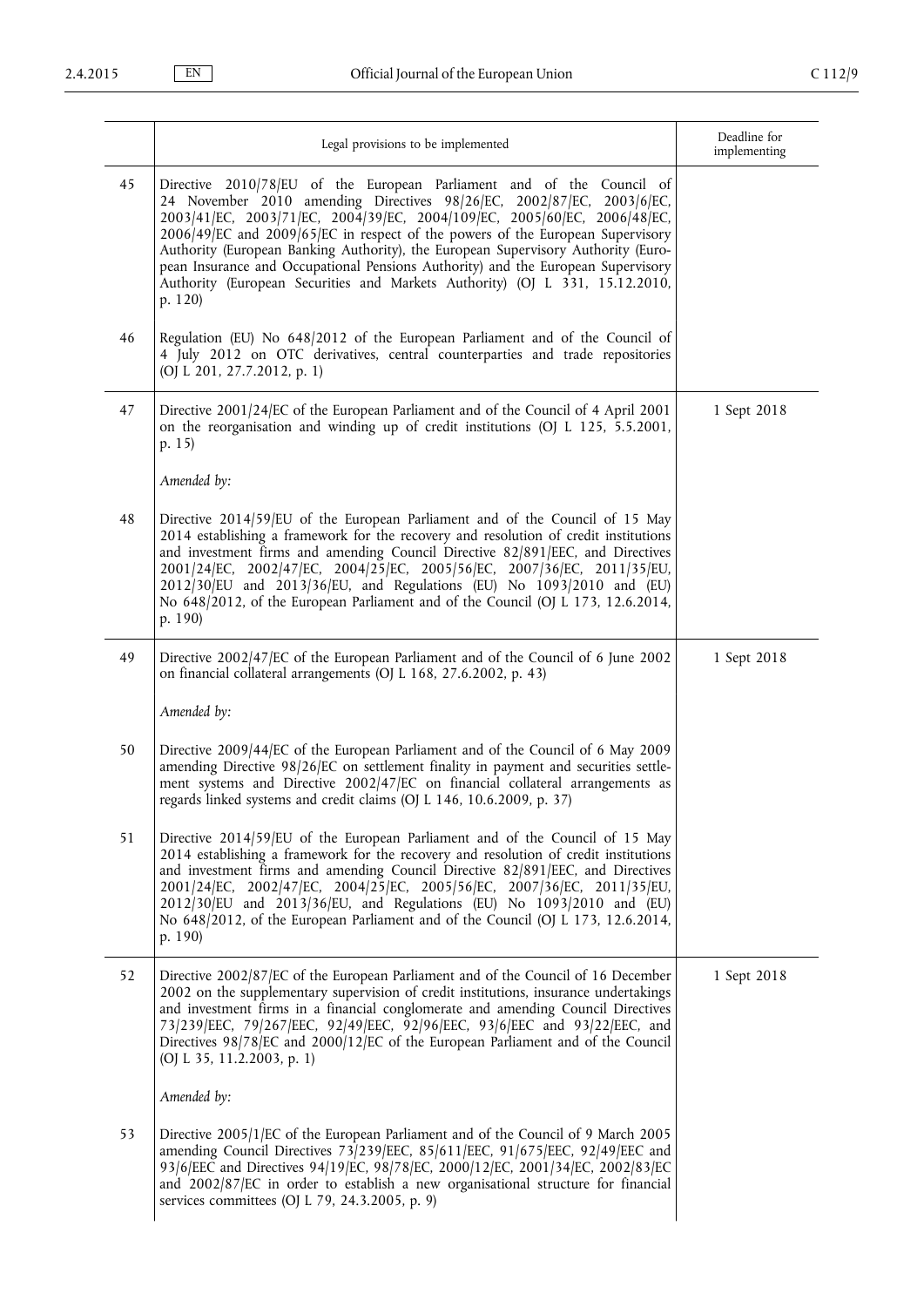|    | Legal provisions to be implemented                                                                                                                                                                                                                                                                                                                                                                                                                                                                                                                                                | Deadline for<br>implementing |
|----|-----------------------------------------------------------------------------------------------------------------------------------------------------------------------------------------------------------------------------------------------------------------------------------------------------------------------------------------------------------------------------------------------------------------------------------------------------------------------------------------------------------------------------------------------------------------------------------|------------------------------|
| 54 | Directive 2008/25/EC of the European Parliament and of the Council of 11 March<br>2008 amending Directive $2002/87$ /EC on the supplementary supervision of credit<br>institutions, insurance undertakings and investment firms in a financial conglomerate,<br>as regards the implementing powers conferred on the Commission (OJ L 81,<br>20.3.2008, p. 40)                                                                                                                                                                                                                     |                              |
| 55 | Directive 2010/78/EU of the European Parliament and of the Council of<br>24 November 2010 amending Directives 98/26/EC, 2002/87/EC, 2003/6/EC,<br>2003/41/EC, 2003/71/EC, 2004/39/EC, 2004/109/EC, 2005/60/EC, 2006/48/EC,<br>2006/49/EC and 2009/65/EC in respect of the powers of the European Supervisory<br>Authority (European Banking Authority), the European Supervisory Authority (Euro-<br>pean Insurance and Occupational Pensions Authority) and the European Supervisory<br>Authority (European Securities and Markets Authority) (OJ L 331, 15.12.2010,<br>p. 120)  |                              |
| 56 | Directive 2011/89/EU of the European Parliament and of the Council of<br>16 November 2011 amending Directives 98/78/EC, 2002/87/EC, 2006/48/EC and<br>2009/138/EC as regards the supplementary supervision of financial entities in<br>a financial conglomerate (OJ L 326, 8.12.2011, p. 113)                                                                                                                                                                                                                                                                                     |                              |
| 57 | Directive 2013/36/EU of the European Parliament and of the Council of 26 June<br>2013 on access to the activity of credit institutions and the prudential supervision of<br>credit institutions and investment firms, amending Directive 2002/87/EC and repeal-<br>ing Directives 2006/48/EC and 2006/49/EC (OJ L 176, 27.6.2013, p. 338)                                                                                                                                                                                                                                         |                              |
| 58 | Directive 2004/39/EC of the European Parliament and of the Council of 21 April<br>2004 on markets in financial instruments amending Council Directives 85/611/EEC<br>and 93/6/EEC and Directive 2000/12/EC of the European Parliament and of the<br>Council and repealing Council Directive 93/22/EEC (OJ L 145, 30.4.2004, p. 1)                                                                                                                                                                                                                                                 | 1 Sept 2018                  |
|    | Amended by:                                                                                                                                                                                                                                                                                                                                                                                                                                                                                                                                                                       |                              |
| 59 | Directive 2006/31/EC of the European Parliament and of the Council of 5 April 2006<br>amending directive 2004/39/EC on markets in financial instruments, as regards cer-<br>tain deadlines (OJ L 114, 27.4.2006, p. 60)                                                                                                                                                                                                                                                                                                                                                           |                              |
| 60 | Directive 2007/44/EC of the European Parliament and of the Council of 5 September<br>amending Council Directive 92/49/EEC and Directives 2002/83/EC,<br>2007<br>2004/39/EC, 2005/68/EC and 2006/48/EC as regards procedural rules and evaluation<br>criteria for the prudential assessment of acquisitions and increase of holdings in the<br>financial sector (OJ L 247, 21.9.2007, p. 1)                                                                                                                                                                                        |                              |
| 61 | Directive 2008/10/EC of the European Parliament and of the Council of 11 March<br>2008 amending Directive 2004/39/EC on markets in financial instruments, as regards<br>the implementing powers conferred on the Commission (OJ L 76, 19.3.2008, p. 33)                                                                                                                                                                                                                                                                                                                           |                              |
| 62 | Directive 2010/78/EU of the European Parliament and of the Council of<br>24 November 2010 amending Directives 98/26/EC, 2002/87/EC, 2003/6/EC,<br>2003/41/EC, 2003/71/EC, 2004/39/EC, 2004/109/EC, 2005/60/EC, 2006/48/EC,<br>2006/49/EC, and 2009/65/EC in respect of the powers of the European Supervisory<br>Authority (European Banking Authority), the European Supervisory Authority (Euro-<br>pean Insurance and Occupational Pensions Authority) and the European Supervisory<br>Authority (European Securities and Markets Authority) (OJ L 331, 15.12.2010,<br>p. 120) |                              |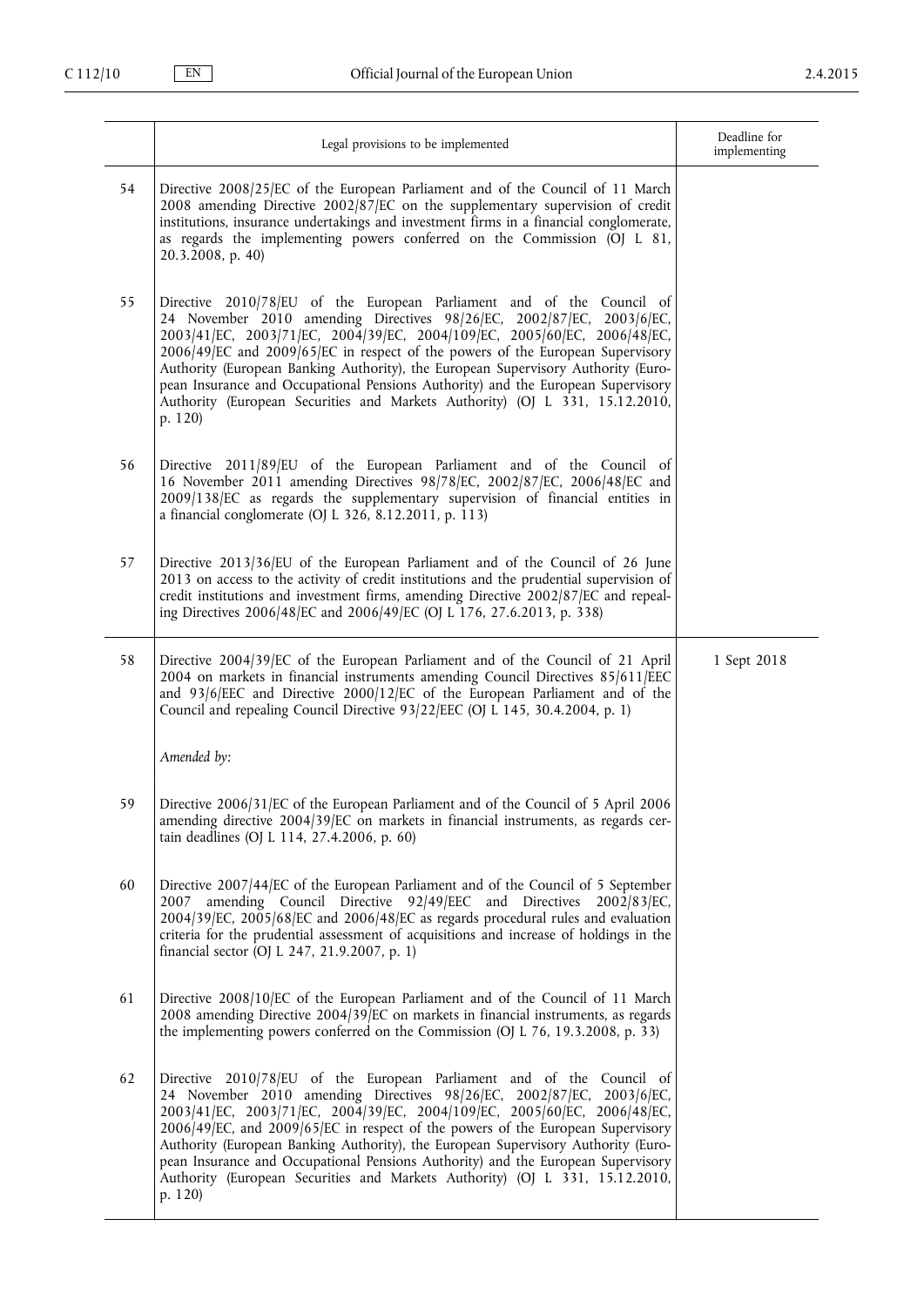|    | Legal provisions to be implemented                                                                                                                                                                                                                                                                                                                                                               | Deadline for<br>implementing |
|----|--------------------------------------------------------------------------------------------------------------------------------------------------------------------------------------------------------------------------------------------------------------------------------------------------------------------------------------------------------------------------------------------------|------------------------------|
| 63 | Commission Regulation (EC) No 1287/2006 of 10 August 2006 implementing<br>Directive 2004/39/EC of the European Parliament and of the Council as regards<br>record-keeping obligations for investment firms, transaction reporting, market trans-<br>parency, admission of financial instruments to trading, and defined terms for the pur-<br>poses of that Directive (OJ L 241, 2.9.2006, p. 1) | 1 Sept 2018                  |
| 64 | 2006/73/EC<br>of $10$<br>Commission<br>Directive<br>August 2006<br>implementing<br>Directive 2004/39/EC of the European Parliament and of the Council as regards<br>organisational requirements and operating conditions for investment firms and<br>defined terms for the purposes of that Directive (OJ L 241, 2.9.2006, p. 26)                                                                | 1 Sept 2018                  |
| 65 | Directive 2007/64/EC of the European Parliament and of the Council of<br>13 November 2007 on payment services in the internal market amending Directives<br>97/7/EC, 2002/65/EC, 2005/60/EC and 2006/48/EC and repealing Directive 97/5/EC<br>(OJ L 319, 5.12.2007, p. 1)                                                                                                                        | 1 Sept 2016                  |
|    | Amended by:                                                                                                                                                                                                                                                                                                                                                                                      |                              |
| 66 | Directive 2009/111/EC of the European Parliament and of the Council of<br>16 September 2009 amending Directives 2006/48/EC, 2006/49/EC and 2007/64/EC<br>as regards banks affiliated to central institutions, certain own funds items, large expo-<br>sures, supervisory arrangements, and crisis management (OJ L 302, 17.11.2009,<br>p. 97)                                                    |                              |
| 67 | Regulation (EC) No 924/2009 of the European Parliament and of the Council of<br>16 September 2009 on cross-border payments in the Community and repealing Reg-<br>ulation (EC) No 2560/2001 (OJ L 266, 9.10.2009, p. 11)                                                                                                                                                                         | 1 Sept 2018                  |
|    | Amended by:                                                                                                                                                                                                                                                                                                                                                                                      |                              |
| 68 | Regulation (EU) No 260/2012 of the European Parliament and of the Council of<br>14 March 2012 establishing technical and business requirements for credit transfers<br>and direct debits in euro and amending Regulation (EC) No 924/2009 (OJ L 94,<br>30.3.2012, p. 22)                                                                                                                         | 1 Sept 2018 $(1)$            |
| 69 | Directive 2009/110/EC of the European Parliament and of the Council of<br>16 September 2009 on the taking up, pursuit and prudential supervision of the busi-<br>ness of electronic money institutions amending Directives 2005/60/EC and<br>2006/48/EC and repealing Directive 2000/46/EC (OJ L 267, 10.10.2009, p. 7)                                                                          | 1 Sept 2016                  |
| 70 | Council Regulation (EU) No 1096/2010 of 17 November 2010 conferring specific<br>tasks upon the European Central Bank concerning the functioning of the European<br>Systemic Risk Board (OJ L 331, 15.12.2010, p. 162)                                                                                                                                                                            | 1 Sept 2016                  |
| 71 | Regulation (EU) No 1092/2010 of the European Parliament and of the Council of<br>24 November 2010 on European Union macro-prudential oversight of the financial<br>system and establishing a European Systemic Risk Board (OJ L 331, 15.12.2010, p. 1)                                                                                                                                           | 1 Sept 2016                  |
| 72 | Regulation (EU) No 1093/2010 of the European Parliament and of the Council of<br>24 November 2010 establishing a European Supervisory Authority (European Bank-<br>ing Authority), amending Decision No 716/2009/EC and repealing Commission<br>Decision 2009/78/EC (OJ L 331, 15.12.2010, p. 12)                                                                                                | 1 Sept 2016                  |
|    | Amended by:                                                                                                                                                                                                                                                                                                                                                                                      |                              |
| 73 | Regulation (EU) No 1022/2013 of the European Parliament and of the Council of<br>22 October 2013 amending Regulation (EU) No 1093/2010 establishing a European<br>Supervisory Authority (European Banking Authority) as regards the conferral of spe-<br>cific tasks on the European Central Bank pursuant to Council Regulation (EU)<br>No 1024/2013 (OJ L 287, 29.10.2013, p. 5)               |                              |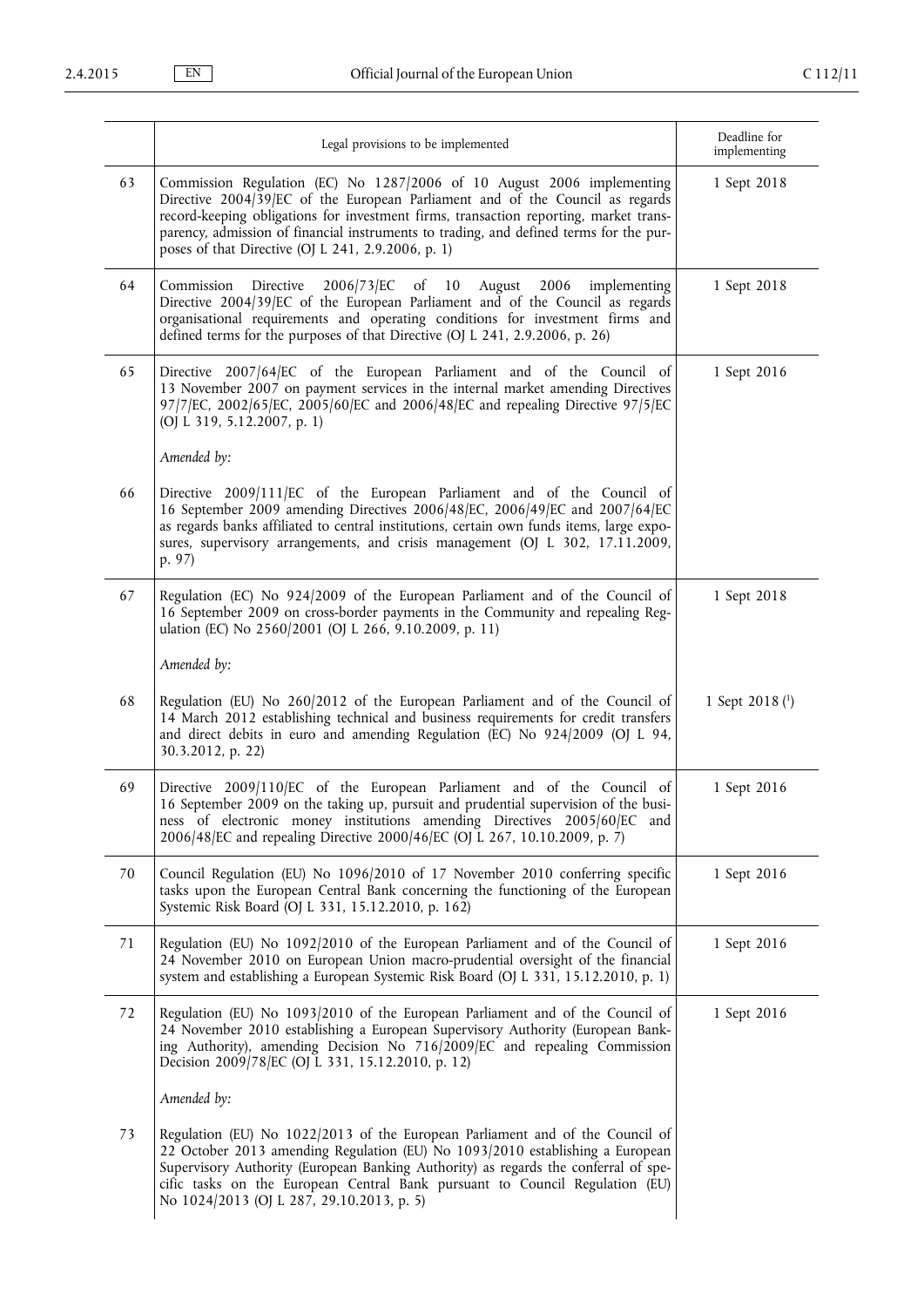|    | Legal provisions to be implemented                                                                                                                                                                                                                                                                                                                                                                                                                                                                                                                                                | Deadline for<br>implementing |
|----|-----------------------------------------------------------------------------------------------------------------------------------------------------------------------------------------------------------------------------------------------------------------------------------------------------------------------------------------------------------------------------------------------------------------------------------------------------------------------------------------------------------------------------------------------------------------------------------|------------------------------|
| 74 | Directive 2014/17/EU of the European Parliament and of the Council of 4 February<br>2014 on credit agreements for consumers relating to residential immovable property<br>and amending Directives 2008/48/EC and 2013/36/EU and Regulation (EU)<br>No 1093/2010 (OJ L 60, 28.2.2014, p. 34)                                                                                                                                                                                                                                                                                       |                              |
| 75 | Directive 2014/59/EU of the European Parliament and of the Council of 15 May<br>2014 establishing a framework for the recovery and resolution of credit institutions<br>and investment firms and amending Council Directive 82/891/EEC, and Directives<br>2001/24/EC, 2002/47/EC, 2004/25/EC, 2005/56/EC, 2007/36/EC, 2011/35/EU,<br>2012/30/EU and 2013/36/EU, and Regulations (EU) No 1093/2010 and (EU)<br>No 648/2012, of the European Parliament and of the Council (OJ L 173, 12.6.2014,<br>p. 190)                                                                         |                              |
| 76 | Regulation (EU) No 1095/2010 of the European Parliament and of the Council of<br>24 November 2010 establishing a European Supervisory Authority (European Securi-<br>ties and Markets Authority), amending Decision No 716/2009/EC and repealing Com-<br>mission Decision 2009/77/EC (OJ L 331, 15.12.2010, p. 84)                                                                                                                                                                                                                                                                | 1 Sept 2016                  |
|    | Amended by:                                                                                                                                                                                                                                                                                                                                                                                                                                                                                                                                                                       |                              |
| 77 | Directive 2011/61/EU of the European Parliament and of the Council of 8 June 2011<br>on Alternative Investment Fund Managers and amending Directives 2003/41/EC and<br>2009/65/EC and Regulations (EC) No 1060/2009 and (EU) No 1095/2010 (OJ L 174,<br>$1.7.2011$ , p. 1)                                                                                                                                                                                                                                                                                                        |                              |
| 78 | Regulation (EU) No 258/2014 of the European Parliament and of the Council of<br>3 April 2014 establishing a Union programme to support specific activities in the<br>field of financial reporting and auditing for the period of 2014-20 and repealing<br>Decision No 716/2009/EC (OJ L 105, 8.4.2014, p. 1)                                                                                                                                                                                                                                                                      |                              |
| 79 | Directive 2014/51/EU of the European Parliament and of the Council of 16 April<br>2014 amending Directives 2003/71/EC and 2009/138/EC and Regulations (EC)<br>No 1060/2009, (EU) No 1094/2010 and (EU) No 1095/2010 in respect of the pow-<br>ers of the European Supervisory Authority (European Insurance and Occupational<br>Pensions Authority) and the European Supervisory Authority (European Securities and<br>Markets Authority) (OJ L 153, 22.5.2014, p. 1)                                                                                                             |                              |
| 80 | Directive 2010/78/EU of the European Parliament and of the Council of<br>24 November 2010 amending Directives 98/26/EC, 2002/87/EC, 2003/6/EC,<br>2003/41/EC, 2003/71/EC, 2004/39/EC, 2004/109/EC, 2005/60/EC, 2006/48/EC,<br>2006/49/EC, and 2009/65/EC in respect of the powers of the European Supervisory<br>Authority (European Banking Authority), the European Supervisory Authority (Euro-<br>pean Insurance and Occupational Pensions Authority) and the European Supervisory<br>Authority (European Securities and Markets Authority) (OJ L 331, 15.12.2010,<br>p. 120) | 1 Sept 2016                  |
| 81 | Regulation (EU) No 260/2012 of the European Parliament and of the Council of<br>14 March 2012 establishing technical and business requirements for credit transfers<br>and direct debits in euro and amending Regulation (EC) No 924/2009 (OJ L 94,<br>30.3.2012, p. 22)                                                                                                                                                                                                                                                                                                          | 1 April 2018 (2)             |
|    | Amended by:                                                                                                                                                                                                                                                                                                                                                                                                                                                                                                                                                                       |                              |
| 82 | Regulation (EU) No 248/2014 of the European Parliament and of the Council of<br>26 February 2014 amending Regulation (EU) No 260/2012 as regards the migration<br>to Union-wide credit transfers and direct debits (OJ L 84, 20.3.2014, p. 1)                                                                                                                                                                                                                                                                                                                                     |                              |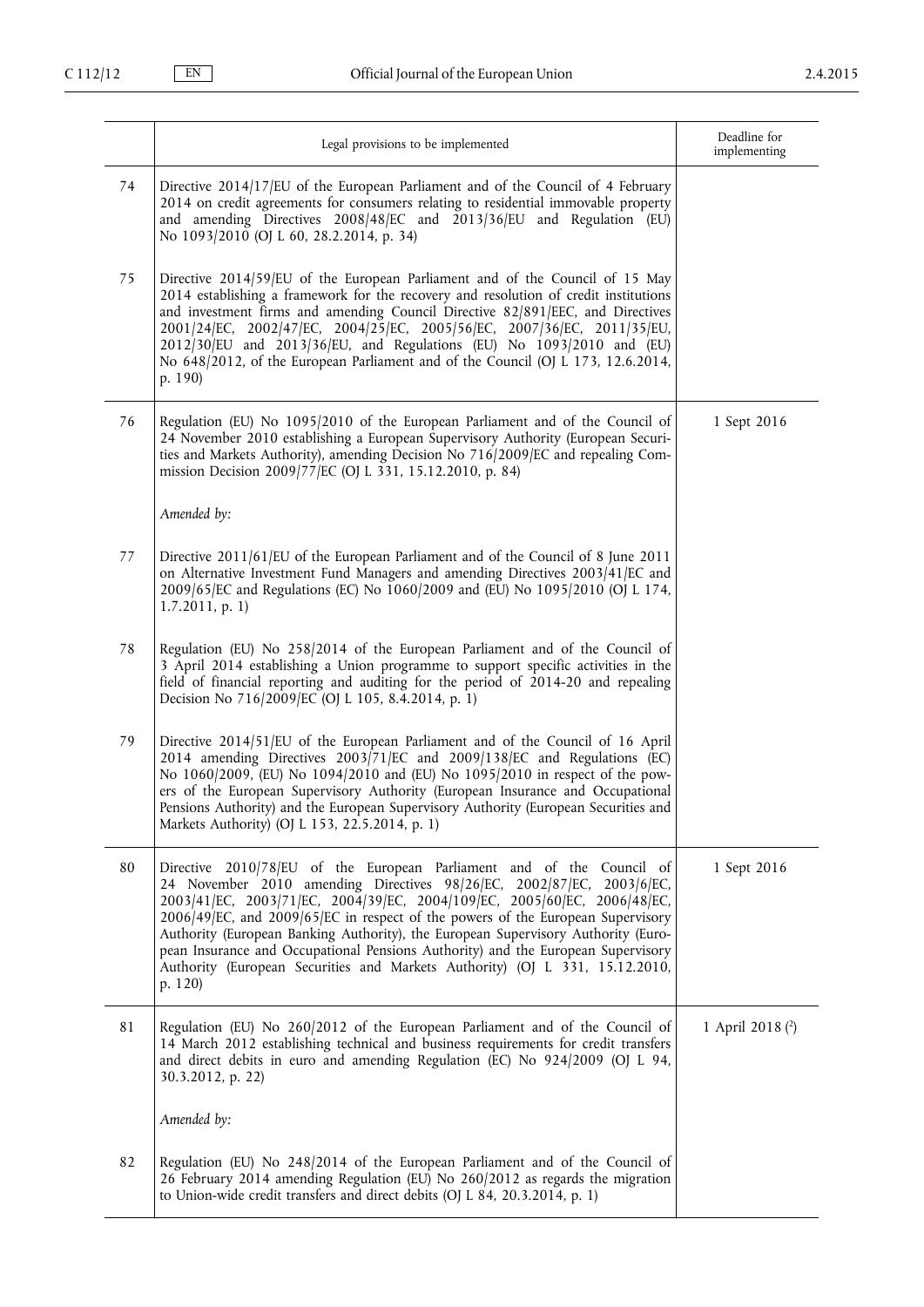|    | Legal provisions to be implemented                                                                                                                                                                                                                                                                                                                                                                                                                                                                        | Deadline for<br>implementing    |
|----|-----------------------------------------------------------------------------------------------------------------------------------------------------------------------------------------------------------------------------------------------------------------------------------------------------------------------------------------------------------------------------------------------------------------------------------------------------------------------------------------------------------|---------------------------------|
| 83 | Regulation (EU) No 648/2012 of the European Parliament and of the Council of<br>4 July 2012 on OTC derivatives, central counterparties and trade repositories<br>(OJ L 201, 27.7.2012, p. 1)                                                                                                                                                                                                                                                                                                              | 1 Oct 2017 $($ <sup>1</sup> $)$ |
|    | Amended by:                                                                                                                                                                                                                                                                                                                                                                                                                                                                                               |                                 |
| 84 | Regulation (EU) No 575/2013 of the European Parliament and of the Council of<br>26 June 2013 on prudential requirements for credit institutions and investment firms<br>and amending Regulation (EU) No 648/2012 (OJ L 176, 27.6.2013, p. 1)                                                                                                                                                                                                                                                              |                                 |
| 85 | Commission Delegated Regulation (EU) No 1002/2013 of 12 July 2013 amending<br>Regulation (EU) No 648/2012 of the European Parliament and of the Council on OTC<br>derivatives, central counterparties and trade repositories with regard to the list of<br>exempted entities (OJ L 279, 19.10.2013, p. 2)                                                                                                                                                                                                 |                                 |
| 86 | Directive 2014/59/EU of the European Parliament and of the Council of 15 May<br>2014 establishing a framework for the recovery and resolution of credit institutions<br>and investment firms and amending Council Directive 82/891/EEC, and Directives<br>2001/24/EC, 2002/47/EC, 2004/25/EC, 2005/56/EC, 2007/36/EC, 2011/35/EU,<br>2012/30/EU and 2013/36/EU, and Regulations (EU) No 1093/2010 and (EU)<br>No 648/2012, of the European Parliament and of the Council (OJ L 173, 12.6.2014,<br>p. 190) |                                 |
|    | Supplemented by:                                                                                                                                                                                                                                                                                                                                                                                                                                                                                          |                                 |
| 87 | Commission Implementing Regulation (EU) No 1247/2012 of 19 December 2012<br>laying down implementing technical standards with regard to the format and fre-<br>quency of trade reports to trade repositories according to Regulation (EU)<br>No 648/2012 of the European Parliament and of the Council on OTC derivatives,<br>central counterparties and trade repositories (OJ L 352, 21.12.2012, p. 20)                                                                                                 |                                 |
| 88 | Commission Implementing Regulation (EU) No 1248/2012 of 19 December 2012<br>laying down implementing technical standards with regard to the format of applica-<br>tions for registration of trade repositories according to Regulation (EU) No 648/2012<br>of the European Parliament and of the Council on OTC derivatives, central counter-<br>parties and trade repositories (OJ L 352, 21.12.2012, p. 30)                                                                                             |                                 |
| 89 | Commission Implementing Regulation (EU) No 1249/2012 of 19 December 2012<br>laying down implementing technical standards with regard to the format of the<br>records to be maintained by central counterparties according to Regulation (EU)<br>No 648/2012 of the European Parliament and of the Council on OTC derivatives,<br>central counterparties and trade repositories (OJ L 352, 21.12.2012, p. 32)                                                                                              |                                 |
| 90 | Commission Delegated Regulation (EU) No 148/2013 of 19 December 2012 supple-<br>menting Regulation (EU) No 648/2012 of the European Parliament and of the Coun-<br>cil on OTC derivatives, central counterparties and trade repositories with regard to<br>regulatory technical standards on the minimum details of the data to be reported to<br>trade repositories (OJ L 52, 23.2.2013, p. 1)                                                                                                           |                                 |
| 91 | Commission Delegated Regulation (EU) No 149/2013 of 19 December 2012 supple-<br>menting Regulation (EU) No 648/2012 of the European Parliament and of the Coun-<br>cil with regard to regulatory technical standards on indirect clearing arrangements, the<br>clearing obligation, the public register, access to a trading venue, non-financial coun-<br>terparties, and risk mitigation techniques for OTC derivatives contracts not cleared by<br>a CCP (OJ L 52, 23.2.2013, p. 11)                   |                                 |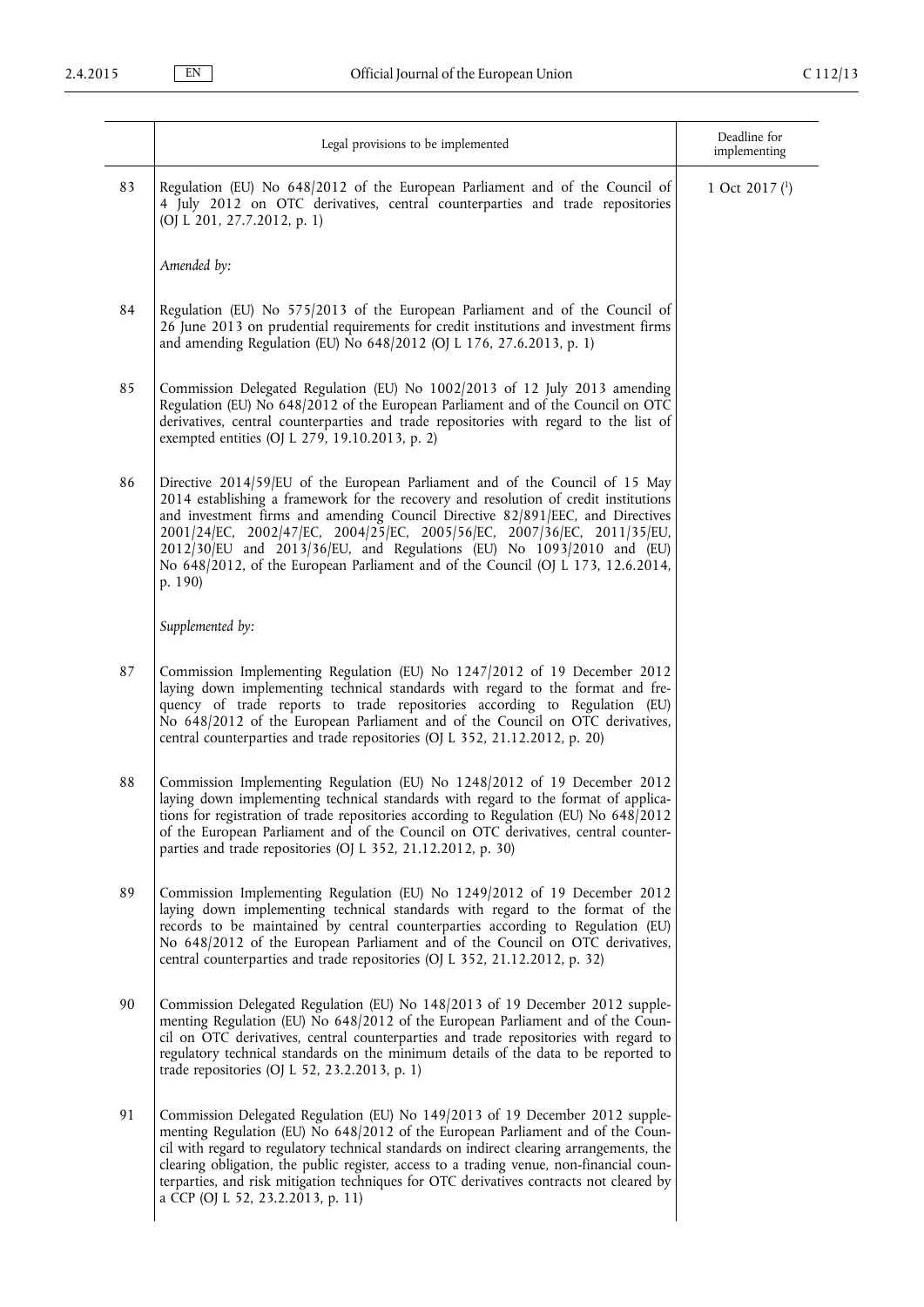|     | Legal provisions to be implemented                                                                                                                                                                                                                                                                                                                                                                                                                                                    | Deadline for<br>implementing |
|-----|---------------------------------------------------------------------------------------------------------------------------------------------------------------------------------------------------------------------------------------------------------------------------------------------------------------------------------------------------------------------------------------------------------------------------------------------------------------------------------------|------------------------------|
| 92  | Commission Delegated Regulation (EU) No 150/2013 of 19 December 2012 supple-<br>menting Regulation (EU) No 648/2012 of the European Parliament and of the Coun-<br>cil on OTC derivatives, central counterparties and trade repositories with regard to<br>regulatory technical standards specifying the details of the application for registration<br>as a trade repository (OJ L 52, 23.2.2013, p. 25)                                                                             |                              |
| 93  | Commission Delegated Regulation (EU) No 151/2013 of 19 December 2012 supple-<br>menting Regulation (EU) No 648/2012 of the European Parliament and of the Coun-<br>cil on OTC derivatives, central counterparties and trade repositories, with regard to<br>regulatory technical standards specifying the data to be published and made available<br>by trade repositories and operational standards for aggregating, comparing and<br>accessing the data (OJ L 52, 23.2.2013, p. 33) |                              |
| 94  | Commission Delegated Regulation (EU) No 152/2013 of 19 December 2012 supple-<br>menting Regulation (EU) No 648/2012 of the European Parliament and of the Coun-<br>cil with regard to regulatory technical standards on capital requirements for central<br>counterparties (OJ L 52, 23.2.2013, p. 37)                                                                                                                                                                                |                              |
| 95  | Commission Delegated Regulation (EU) No 153/2013 of 19 December 2012 supple-<br>menting Regulation (EU) No 648/2012 of the European Parliament and of the Coun-<br>cil with regard to regulatory technical standards on requirements for central counter-<br>parties (OJ L 52, 23.2.2013, p. 41)                                                                                                                                                                                      | 1 Oct 2017 $(2)$             |
| 96  | Commission Delegated Regulation (EU) No 876/2013 of 28 May 2013 supplementing<br>Regulation (EU) No 648/2012 of the European Parliament and of the Council with<br>regard to regulatory technical standards on colleges for central counterparties<br>(OJ L 244, 13.9.2013, p. 19)                                                                                                                                                                                                    | 1 Oct 2017 (2)               |
| 97  | Commission Delegated Regulation (EU) No 1003/2013 of 12 July 2013 supplement-<br>ing Regulation (EU) No 648/2012 of the European Parliament and of the Council<br>with regard to fees charged by the European Securities and Markets Authority to trade<br>repositories (OJ L 279, 19.10.2013, p. 4)                                                                                                                                                                                  | 1 Oct 2017 (2)               |
| 98  | Commission Delegated Regulation (EU) No 285/2014 of 13 February 2014 supple-<br>menting Regulation (EU) No 648/2012 of the European Parliament and of the Coun-<br>cil with regard to regulatory technical standards on direct, substantial and foreseeable<br>effect of contracts within the Union and to prevent the evasion of rules and obliga-<br>tions (OJ L 85, 21.3.2014, p. 1)                                                                                               | 1 Oct 2017 $(2)$             |
| 99  | Commission Delegated Regulation (EU) No 667/2014 of 13 March 2014 supplement-<br>ing Regulation (EU) No 648/2012 of the European Parliament and of the Council<br>with regard to rules of procedure for penalties imposed on trade repositories by the<br>European Securities and Markets Authority including rules on the right of defence<br>and temporal provisions (OJ L 179, 19.6.2014, p. 31)                                                                                   | 1 Oct 2017 $(2)$             |
| 100 | Commission Implementing Regulation (EU) No 484/2014 of 12 May 2014 laying<br>down implementing technical standards with regard to the hypothetical capital of<br>a central counterparty according to Regulation (EU) No 648/2012 of the European<br>Parliament and of the Council (OJ L 138, 13.5.2014, p. 57)                                                                                                                                                                        | 1 Oct 2017 $(2)$             |
| 101 | Regulation (EU) No 575/2013 of the European Parliament and of the Council of<br>26 June 2013 on prudential requirements for credit institutions and investment firms<br>and amending Regulation (EU) No 648/2012 (OJ L 176, 27.6.2013, p. 1)                                                                                                                                                                                                                                          | 1 Sept 2017 $(1)$            |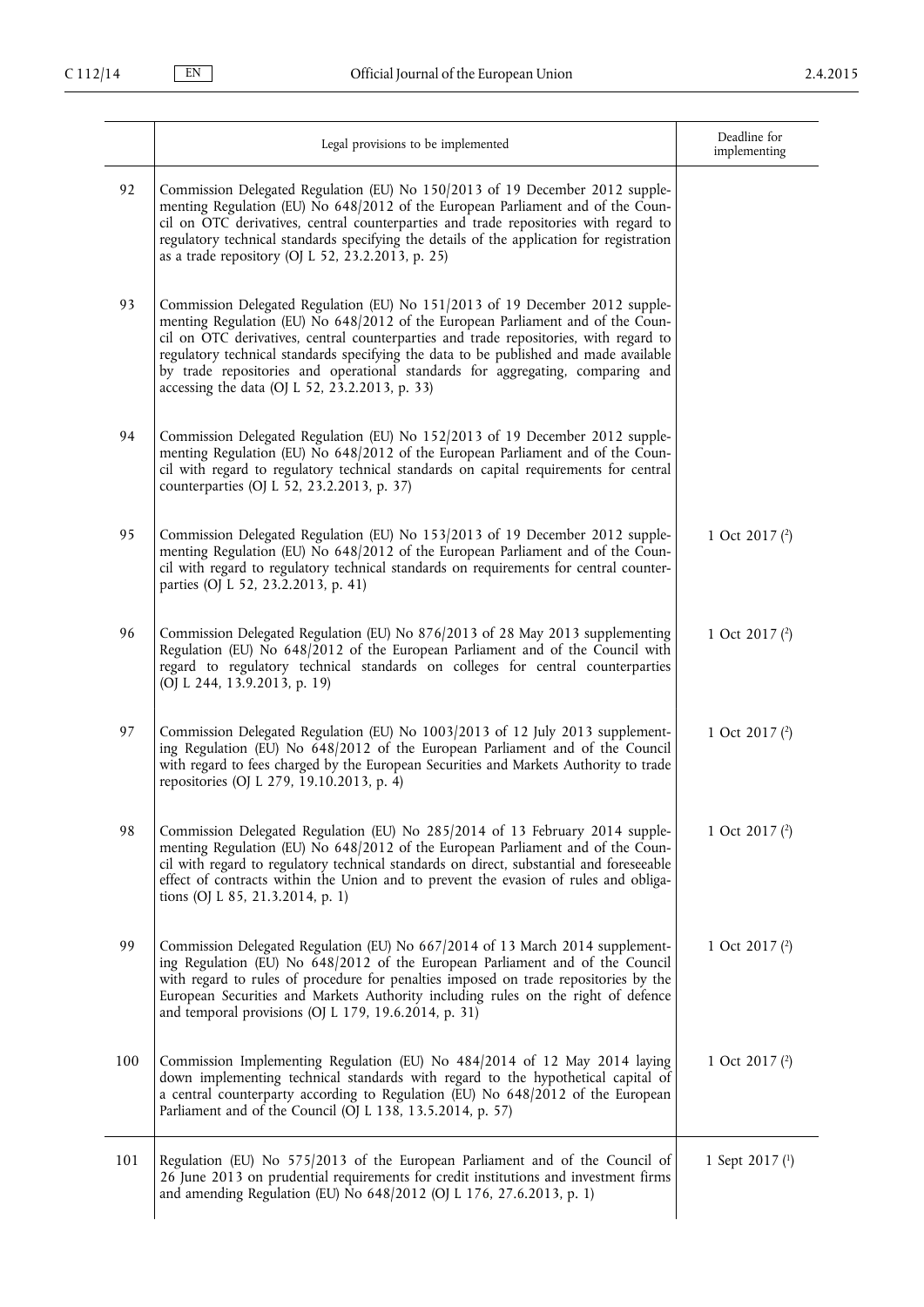|     | Legal provisions to be implemented                                                                                                                                                                                                                                                                                                                                                                                                       | Deadline for<br>implementing |
|-----|------------------------------------------------------------------------------------------------------------------------------------------------------------------------------------------------------------------------------------------------------------------------------------------------------------------------------------------------------------------------------------------------------------------------------------------|------------------------------|
|     | Supplemented by:                                                                                                                                                                                                                                                                                                                                                                                                                         |                              |
| 102 | Commission Implementing Regulation (EU) No 1423/2013 of 20 December 2013<br>laying down implementing technical standards with regard to disclosure of own funds<br>requirements for institutions according to Regulation (EU) No 575/2013 of the Euro-<br>pean Parliament and of the Council (OJ L 355, 31.12.2013, p. 60)                                                                                                               | 1 Sept 2017 $(2)$            |
| 103 | Commission Delegated Regulation (EU) No 183/2014 of 20 December 2013 supple-<br>menting Regulation (EU) No 575/2013 of the European Parliament and of the Coun-<br>cil on prudential requirements for credit institutions and investment firms, with<br>regard to regulatory technical standards for specifying the calculation of specific and<br>general credit risk adjustments (OJ L 57, 27.2.2014, p. 3)                            | 1 Sept 2017 (2)              |
| 104 | Commission Delegated Regulation (EU) No 241/2014 of 7 January 2014 supplement-<br>ing Regulation (EU) No 575/2013 of the European Parliament and of the Council<br>with regard to regulatory technical standards for Own Funds requirements for institu-<br>tions (OJ L 74, 14.3.2014, p. 8)                                                                                                                                             | 1 Sept 2017 $(2)$            |
| 105 | Commission Delegated Regulation (EU) No 342/2014 of 21 January 2014 supple-<br>menting Directive 2002/87/EC of the European Parliament and of the Council and<br>Regulation (EU) No 575/2013 of the European Parliament and of the Council with<br>regard to regulatory technical standards for the application of the calculation methods<br>of capital adequacy requirements for financial conglomerates (OJ L 100, 3.4.2014,<br>p. 1) | 1 Sept 2017 (2)              |
| 106 | Commission Delegated Regulation (EU) No 523/2014 of 12 March 2014 supplement-<br>ing Regulation (EU) No 575/2013 of the European Parliament and of the Council<br>with regard to regulatory technical standards for determining what constitutes the<br>close correspondence between the value of an institution's covered bonds and the<br>value of the institution's assets (OJ L 148, 20.5.2014, p. 4)                                | 1 Sept 2017 $(2)$            |
| 107 | Commission Delegated Regulation (EU) No 525/2014 of 12 March 2014 supplement-<br>ing Regulation (EU) No 575/2013 of the European Parliament and of the Council<br>with regard to regulatory technical standards for the definition of market (OJ L 148,<br>$20.5.2014$ , p. 15)                                                                                                                                                          | 1 Sept 2017 $(2)$            |
| 108 | Commission Delegated Regulation (EU) No 526/2014 of 12 March 2014 supplement-<br>ing Regulation (EU) No 575/2013 of the European Parliament and of the Council<br>with regard to regulatory technical standards for determining proxy spread and limi-<br>ted smaller portfolios for credit valuation adjustment risk (OJ L 148, 20.5.2014,<br>p. 17)                                                                                    | 1 Sept 2017 $(2)$            |
| 109 | Commission Delegated Regulation (EU) No 528/2014 of 12 March 2014 supplement-<br>ing Regulation (EU) No 575/2013 of the European Parliament and of the Council<br>with regard to regulatory technical standards for non-delta risk of options in the<br>standardised market risk approach (OJ L 148, 20.5.2014, p. 29)                                                                                                                   | 1 Sept 2017 $(2)$            |
| 110 | Commission Delegated Regulation (EU) No 529/2014 of 12 March 2014 supplement-<br>ing Regulation (EU) No 575/2013 of the European Parliament and of the Council<br>with regard to regulatory technical standards for assessing the materiality of exten-<br>sions and changes of the Internal Ratings Based Approach and the Advanced Meas-<br>urement Approach (OJ L 148, 20.5.2014, p. 36)                                              | 1 Sept 2017 $(2)$            |
| 111 | Commission Delegated Regulation (EU) No 625/2014 of 13 March 2014 supplement-<br>ing Regulation (EU) No 575/2013 of the European Parliament and of the Council by<br>way of regulatory technical standards specifying the requirements for investor, spon-<br>sor, original lenders and originator institutions relating to exposures to transferred<br>credit risk (OJ L 174, 13.6.2014, p. 16)                                         | 1 Sept 2017 $(2)$            |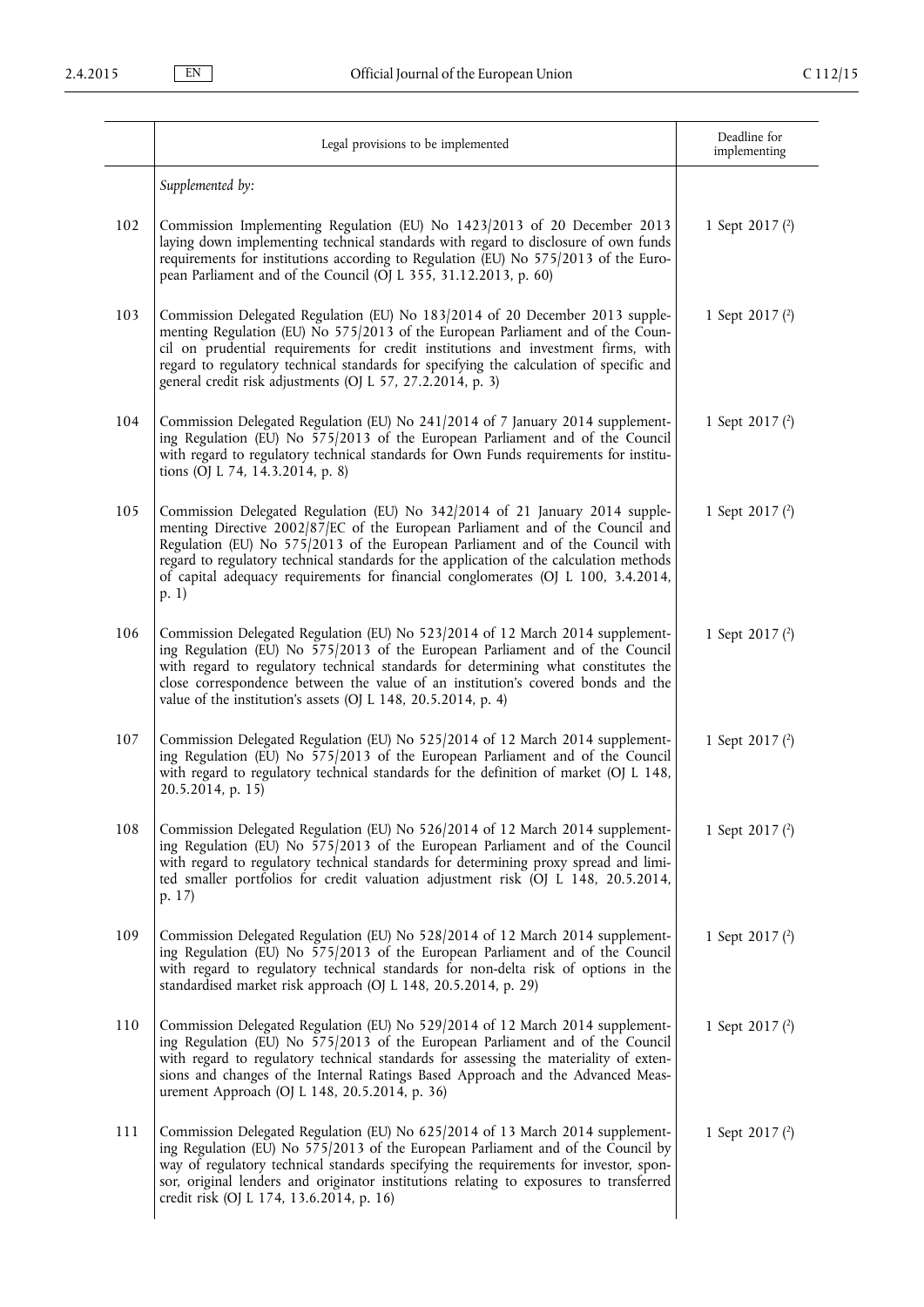|     | Legal provisions to be implemented                                                                                                                                                                                                                                                                                                                                                                                                                                                                        | Deadline for<br>implementing |
|-----|-----------------------------------------------------------------------------------------------------------------------------------------------------------------------------------------------------------------------------------------------------------------------------------------------------------------------------------------------------------------------------------------------------------------------------------------------------------------------------------------------------------|------------------------------|
| 112 | Commission Implementing Regulation (EU) No 680/2014 of 16 April 2014 laying<br>down implementing technical standards with regard to supervisory reporting of insti-<br>tutions according to Regulation (EU) No 575/2013 of the European Parliament and of<br>the Council (OJ L 191, 28.6.2014, p. 1)                                                                                                                                                                                                      | 1 Sept 2017 $(2)$            |
| 113 | Commission Implementing Regulation (EU) No 602/2014 of 4 June 2014 laying<br>down implementing technical standards for facilitating the convergence of supervisory<br>practices with regard to the implementation of additional risk weights according to<br>Regulation (EU) No 575/2013 of the European Parliament and of the Council<br>(OJ L 166, 5.6.2014, p. 22)                                                                                                                                     | 1 Sept 2017 $(2)$            |
| 114 | Directive 2013/36/EU of the European Parliament and of the Council of 26 June<br>2013 on access to the activity of credit institutions and the prudential supervision of<br>credit institutions and investment firms, amending Directive 2002/87/EC and repeal-<br>ing Directives 2006/48/EC and 2006/49/EC (OJ L 176, 27.6.2013, p. 338)                                                                                                                                                                 | 1 Sept 2017 $($ $)$          |
|     | Amended by:                                                                                                                                                                                                                                                                                                                                                                                                                                                                                               |                              |
| 115 | Directive 2014/59/EU of the European Parliament and of the Council of 15 May<br>2014 establishing a framework for the recovery and resolution of credit institutions<br>and investment firms and amending Council Directive 82/891/EEC, and Directives<br>2001/24/EC, 2002/47/EC, 2004/25/EC, 2005/56/EC, 2007/36/EC, 2011/35/EU,<br>2012/30/EU and 2013/36/EU, and Regulations (EU) No 1093/2010 and (EU)<br>No 648/2012, of the European Parliament and of the Council (OJ L 173, 12.6.2014,<br>p. 190) |                              |
|     | Supplemented by:                                                                                                                                                                                                                                                                                                                                                                                                                                                                                          |                              |
| 116 | Commission Delegated Regulation (EU) No 604/2014 of 4 March 2014 supplement-<br>ing Directive 2013/36/EU of the European Parliament and of the Council with regard<br>to regulatory technical standards with respect to qualitative and appropriate quantita-<br>tive criteria to identify categories of staff whose professional activities have a material<br>impact on an institution's risk profile (OJ L 167, 6.6.2014, p. 30)                                                                       | 1 Sept 2017 $(2)$            |
| 117 | Commission Delegated Regulation (EU) No 524/2014 of 12 March 2014 supplement-<br>ing Directive 2013/36/EU of the European Parliament and of the Council with regard<br>to regulatory technical standards specifying the information that competent authori-<br>ties of home and host Member States supply to one another (OJ L 148, 20.5.2014,<br>p. 6)                                                                                                                                                   | 1 Sept 2017 $(2)$            |
| 118 | Commission Delegated Regulation (EU) No 527/2014 of 12 March 2014 supplement-<br>ing Directive (EU) No 2013/36/EU of the European Parliament and of the Council<br>with regard to regulatory technical standards specifying the classes of instruments that<br>adequately reflect the credit quality of an institution as a going concern and are<br>appropriate to be used for the purposes of variable remuneration (OJ L 148,<br>$20.5.2014$ , p. 21)                                                  | 1 Sept 2017 $(2)$            |
| 119 | Commission Delegated Regulation (EU) No 530/2014 of 12 March 2014 supplement-<br>ing Directive 2013/36/EU of the European Parliament and of the Council with regard<br>to regulatory technical standards further defining material exposures and thresholds<br>for internal approaches to specific risk in the trading book (OJ L 148, 20.5.2014,<br>p. 50)                                                                                                                                               | 1 Sept 2017 $(2)$            |
| 120 | Commission Implementing Regulation (EU) No 620/2014 of 4 June 2014 laying<br>down implementing technical standards with regard to information exchange between<br>competent authorities of home and host Member States, according to<br>Directive 2013/36/EU of the European Parliament and of the Council (OJ L 172,<br>$12.6.2014$ , p. 1)                                                                                                                                                              | 1 Sept 2017 $(2)$            |